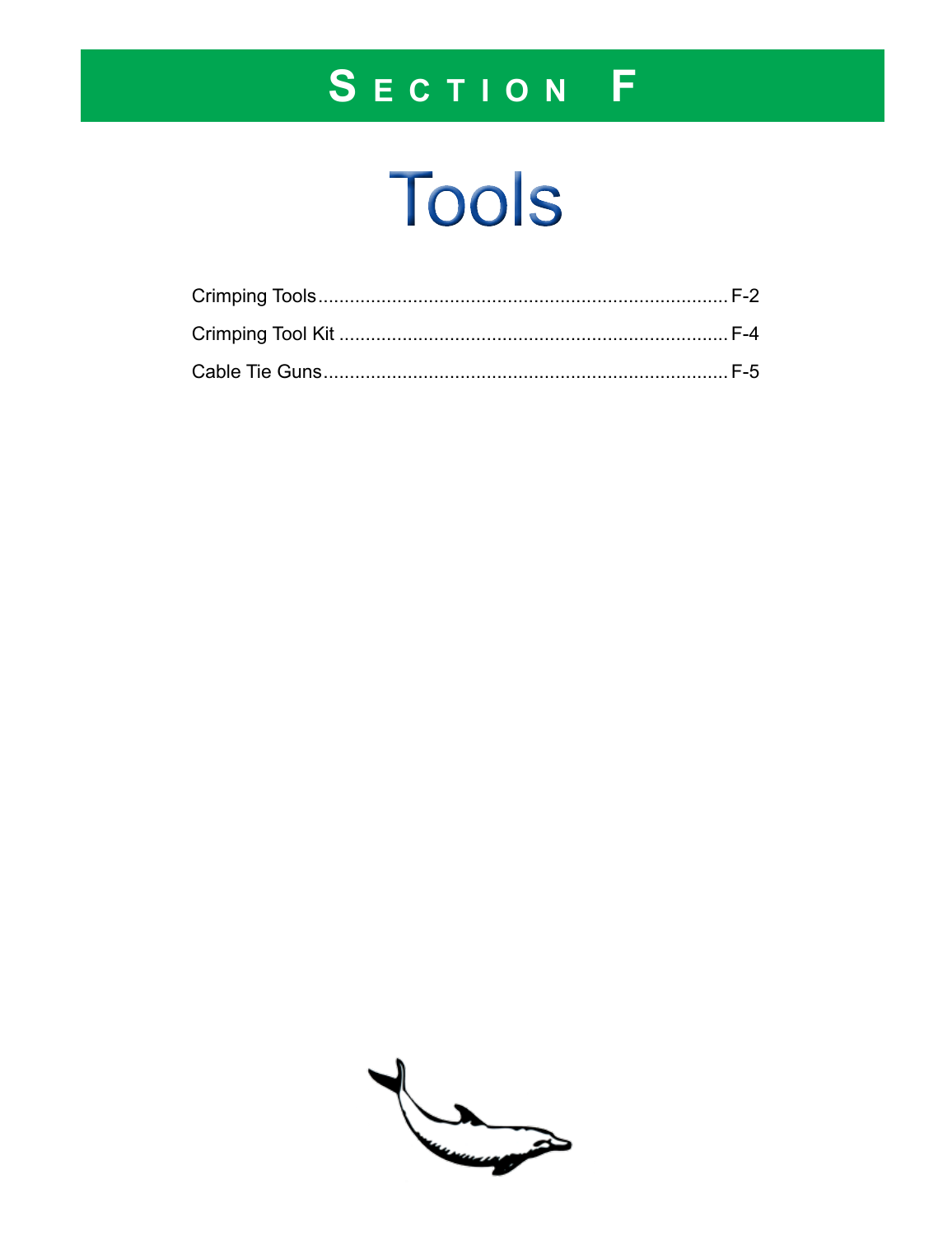## **C r i m p i n g T o o l s**

### **DC-4141 SUPER B-CONNECTOR RATCHET CRIMPING TOOL**



| ITEM #  | <b>DESCRIPTION</b>                                | <b>WIRE</b><br><b>RANGE</b> | <b>ACCOMODATES</b>                             |
|---------|---------------------------------------------------|-----------------------------|------------------------------------------------|
| DC-4141 | Super B Connector<br><b>Ratchet Crimping Tool</b> | 24-16                       | DC-1000-P<br>DC-100-P<br>DC-1000-S<br>DC-100-S |

### **DC-500F SUPER B-CONNECTOR MANUAL CRIMPING TOOL**



| ITEM#          | <b>DESCRIPTION</b>                               | WIRE<br><b>RANGE</b> | <b>ACCOMODATES</b>    |
|----------------|--------------------------------------------------|----------------------|-----------------------|
| <b>DC-500F</b> | Super B Connector<br><b>Manual Crimping Tool</b> | 24-16                | DC-1000-P<br>DC-100-P |
|                |                                                  |                      | DC-1000-S             |
|                |                                                  |                      | DC-100-S              |

**DC-3800 COAX RATCHET CRIMPING TOOL** (for 2-piece BNC connectors)



| ITEM #  | <b>DESCRIPTION</b>                                                      | <b>CABLES</b><br><b>ACCOMODATED</b>                |
|---------|-------------------------------------------------------------------------|----------------------------------------------------|
| DC-3800 | Coax Ratchet<br><b>Crimping Tool</b><br>(for 2-piece BNC<br>connectors) | RG-58<br>RG-59<br><b>RG-62</b><br><b>RG-58 TFE</b> |

**DC-3802 COAX RATCHET CRIMPING TOOL** (for 3-piece BNC connectors)



| ITEM#   | <b>DESCRIPTION</b>                                                     | <b>CABLES</b><br><b>ACCOMODATED</b> |
|---------|------------------------------------------------------------------------|-------------------------------------|
| DC-3802 | Coax Ratchet<br><b>Crimping Tool</b><br>(for 3-piece BNC<br>connectors | RG-58<br>RG-59<br><b>RG-62</b>      |

**DC-3803 COAX RATCHET CRIMPING TOOL** (for 2 and 3-piece BNC connectors)



| ITEM#   | <b>DESCRIPTION</b>                                                            | <b>CABLES</b><br><b>ACCOMODATED</b>         |
|---------|-------------------------------------------------------------------------------|---------------------------------------------|
| DC-3803 | Coax Ratchet<br><b>Crimping Tool</b><br>(for 2 and 3-piece<br>BNC connectors) | RG-58<br>RG-59<br><b>RG-62</b><br>RG-58 TFE |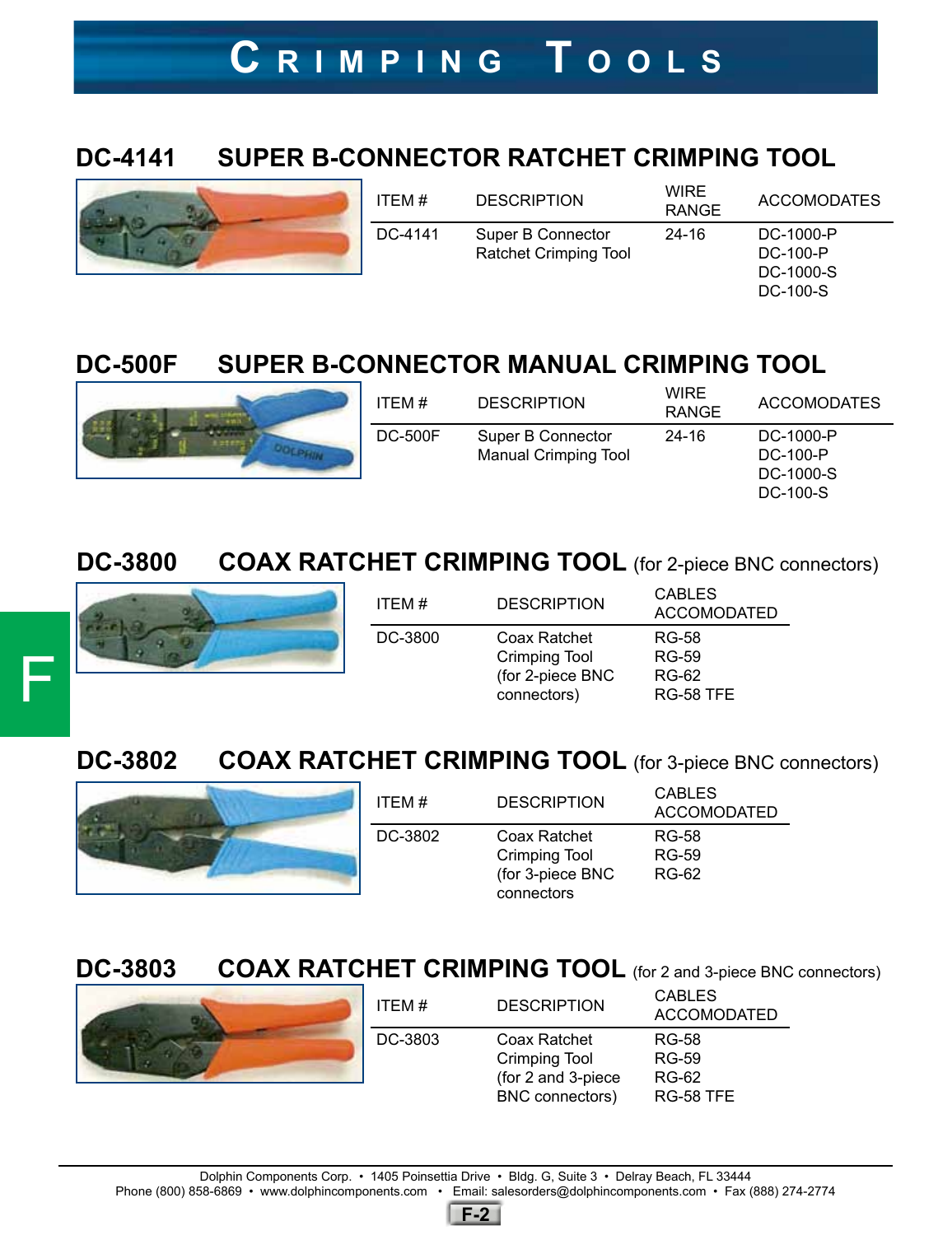# **C r i m p i n g T o o l s**

#### **DC-3900 UNIVERSAL CRIMPING TOOL**



| ITEM #  | <b>DESCRIPTION</b>                                                                                                   |
|---------|----------------------------------------------------------------------------------------------------------------------|
| DC-3900 | UNIVERSAL CRIMPING TOOL WITH<br>ADAPTERS FOR F, BNC AND RCA<br><b>COMPRESSION CONNECTORS</b><br>(RG-59, RG-6, RG-11) |

### **THIS PAGE UPDATED 3/15/2013**

F

**F-3**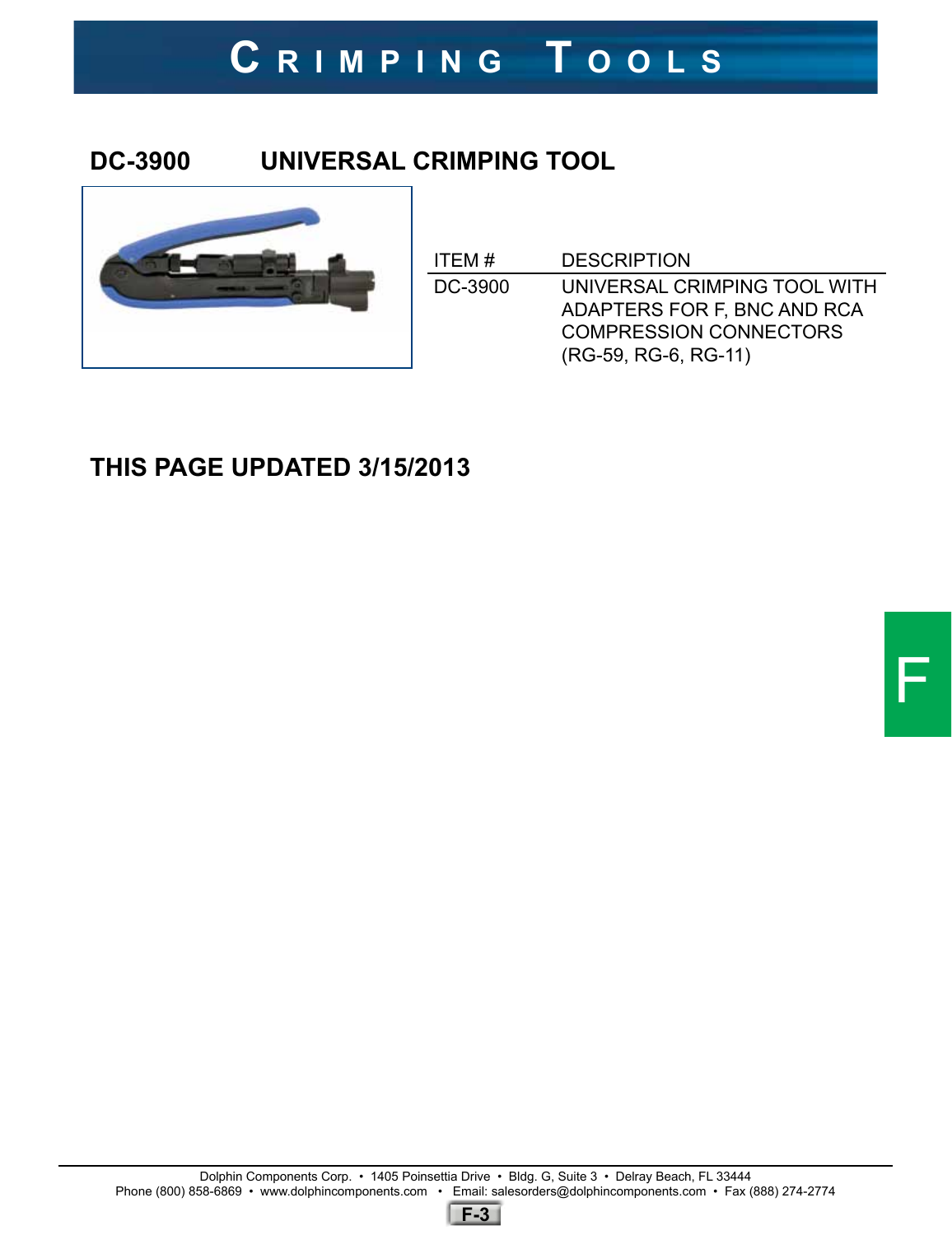# **C r i m p i n g T o o l K i t**

### **COAXIAL CRIMPING TOOL KIT**

#### **ITEM #: DC-3804K**

- UNIVERSAL COAX CRIMPING TOOL KIT
- CAPABLE OF CRIMPING 23 DIFFERENT **NESTS**
- REPLACES 7 INDIVIDUAL CRIMP TOOLS
- INCLUDES STRIPPER, CUTTER, SCREW DRIVER



| <b>DC-3804K: COAXIAL CRIMPING TOOL KIT</b> |                                      |                                                                                       |  |
|--------------------------------------------|--------------------------------------|---------------------------------------------------------------------------------------|--|
| TOOL NO.                                   | <b>DESCRIPTION</b>                   | <b>CRIMPING RG TYPE CABLE</b>                                                         |  |
| DC-3800<br>DC-3802                         | .255, .213, .187, .068               | 55, 58, 59, 62, 140, 141, 142, 210, 223<br>174, 303, 400, Fiber Optic, Belden 8279    |  |
| DC-3803                                    | .319, .256, .213, .068               | 6, 59, 62, 140, 210, Belden 8279<br>55, 58, 141, 142, 223, 303, 400, Fiber Optic      |  |
| DC-3805                                    | .255, .213, .137, .100<br>.068, .043 | 59, 62, 8, 140, 210, Belden 8279<br>55, 58, 141, 142, 174, 223, 303, 400, Fiber Optic |  |
| DC-3806                                    | .178, .151, .128, .078<br>.068, .042 | 122, 174, 179, 180, 187, 188, 195, Fiber Optic<br>178, 316, Belden 8218               |  |
| DC-3807                                    | .429, .128, .100                     | 8, 9, 11, 87, 149, 165, 213, 214, 216, 225                                            |  |
| F CONNECTOR DIE (sold separately from kit) |                                      |                                                                                       |  |
| DC-3808                                    | <b>F CONNECTOR DIE</b>               | .255, .320, .350                                                                      |  |

Dolphin Components Corp. • 1405 Poinsettia Drive • Bldg. G, Suite 3 • Delray Beach, FL 33444 Phone (800) 858-6869 • www.dolphincomponents.com • Email: salesorders@dolphincomponents.com • Fax (888) 274-2774